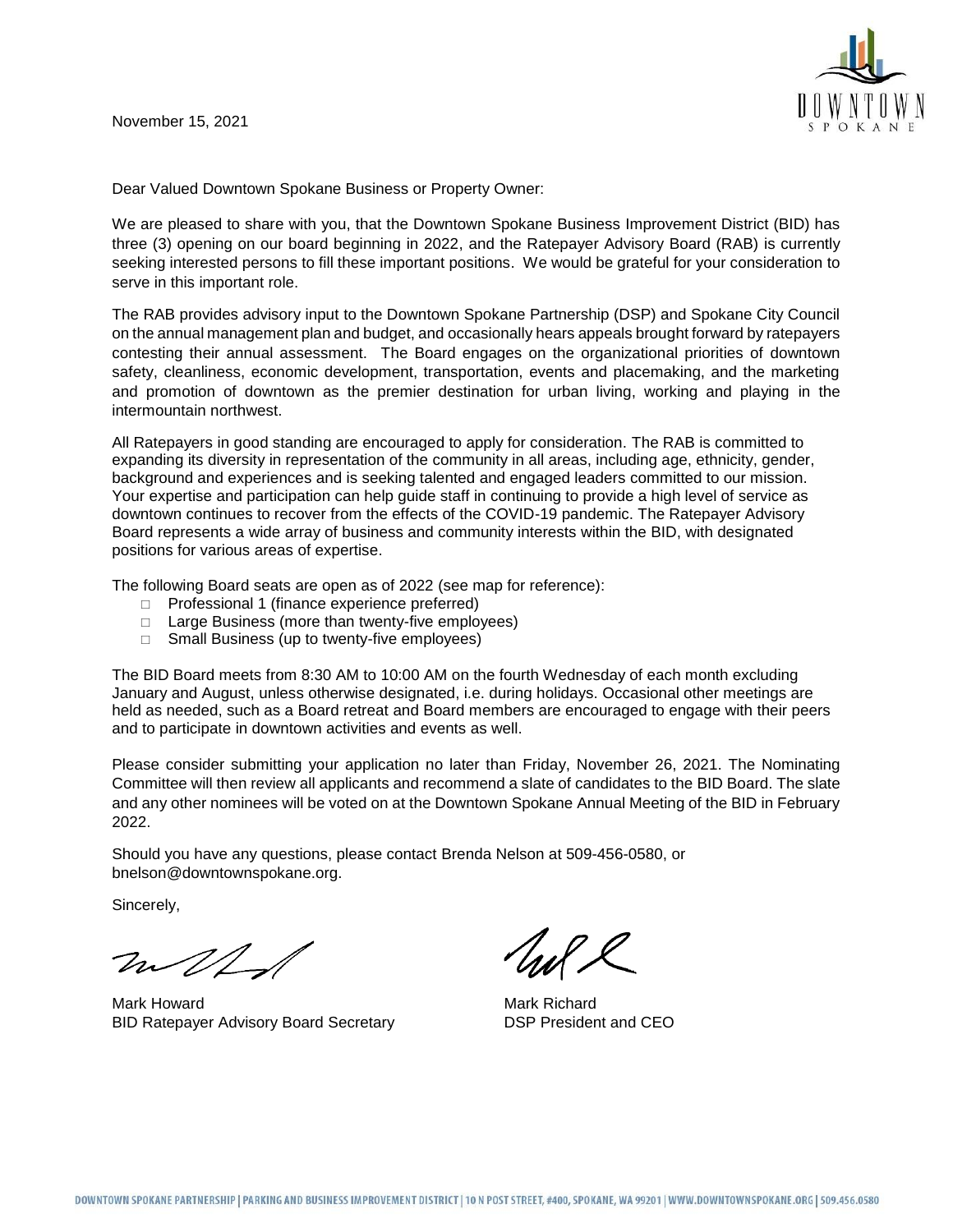

## **DOWNTOWN SPOKANE BUSINESS IMPROVEMENT DISTRICT Ratepayer Advisory Board 2022 Board Application**

*Note: You must be a Ratepayer (or Ratepayer's Designee) in good standing in order to apply and be elected. A 'Designee' application requires a Ratepayer authorized signature.*

| <b>Phone Number:</b>  |  |
|-----------------------|--|
| <b>Cell Number:</b>   |  |
| <b>Email Address:</b> |  |

**Positions Interested In (please check all that apply)** (See BID Map for Zones)**:**

- **Professional 1 (finance experience preferred)**
- **Large Business (more than twenty-five employees)**
- **Small Business (up to twenty-five employees)**

**Please answer the following questions as completely as possible. Feel free to attach additional sheets if necessary.**

1. Why do you seek this position?

2. What other committees or boards do you currently serve on?

3. What committee or board experience have you had in the past?